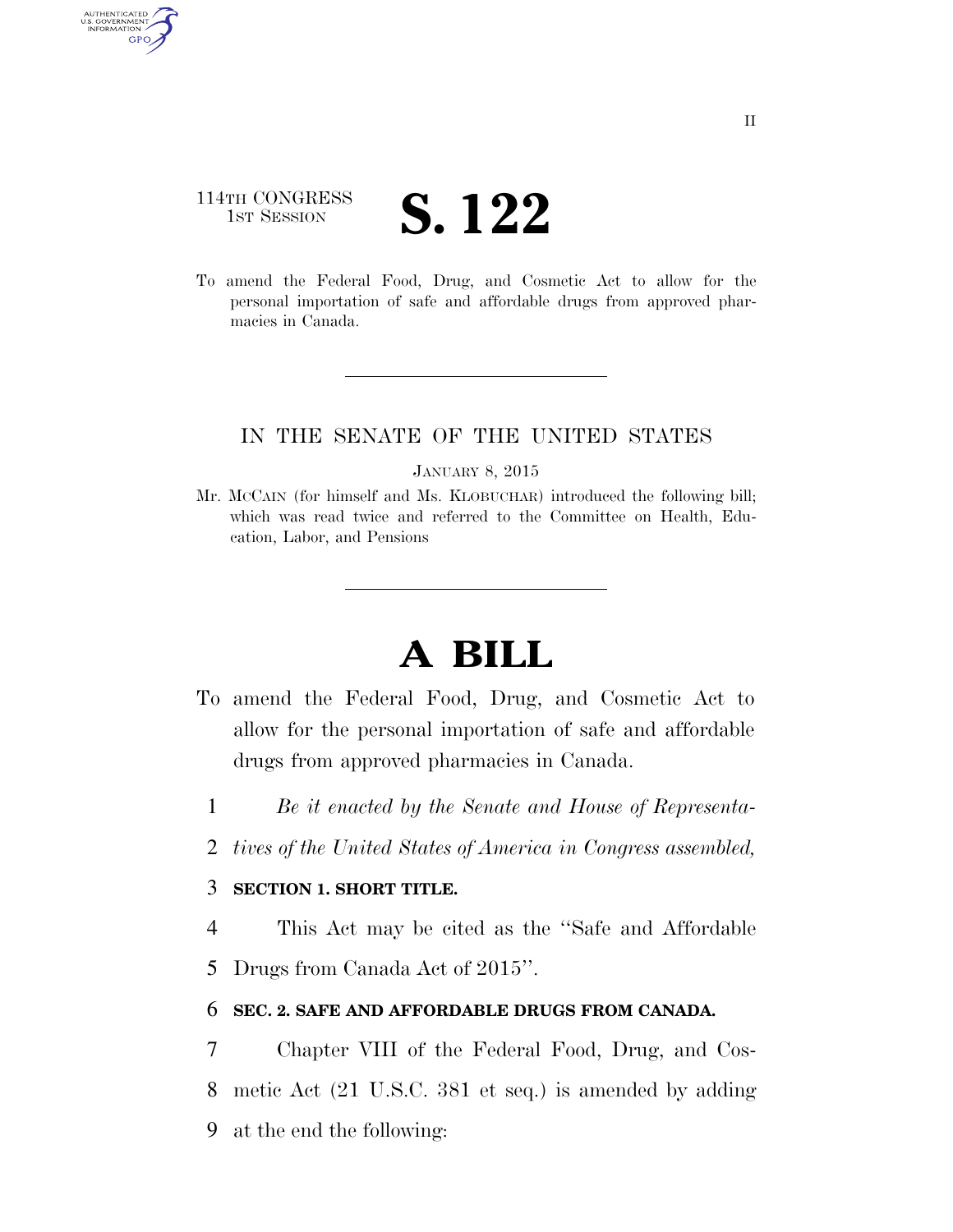| $\mathbf{1}$   | "SEC. 810. IMPORTATION BY INDIVIDUALS OF PRESCRIP-         |
|----------------|------------------------------------------------------------|
| $\overline{2}$ | TION DRUGS FROM CANADA.                                    |
| 3              | "(a) IN GENERAL.—Notwithstanding any other pro-            |
| 4              | vision of this Act, not later than 180 days after the date |
| 5              | of enactment of this section, the Secretary shall promul-  |
| 6              | gate regulations permitting individuals to safely import   |
| 7              | into the United States a prescription drug described in    |
| 8              | subsection (b).                                            |
| 9              | "(b) PRESCRIPTION DRUG.—A prescription drug de-            |
| 10             | scribed in this subsection—                                |
| 11             | $\lq(1)$ is a prescription drug that—                      |
| 12             | $\lq\lq$ is purchased from an approved Cana-               |
| 13             | dian pharmacy;                                             |
| 14             | $\lq\lq$ is dispensed by a pharmacist licensed             |
| 15             | to practice pharmacy and dispense prescription             |
| 16             | drugs in Canada;                                           |
| 17             | $\lq\lq$ (C) is purchased for personal use by the          |
| 18             | individual, not for resale, in quantities that do          |
| 19             | not exceed a 90-day supply;                                |
| 20             | $\lq\lq$ (D) is filled using a valid prescription          |
| 21             | issued by a physician licensed to practice in a            |
| 22             | State in the United States; and                            |
| 23             | $\lq\lq$ (E) has the same active ingredient or in-         |
| 24             | gredients, route of administration, dosage form,           |
| 25             | and strength as a prescription drug approved               |
| 26             | by the Secretary under chapter V; and                      |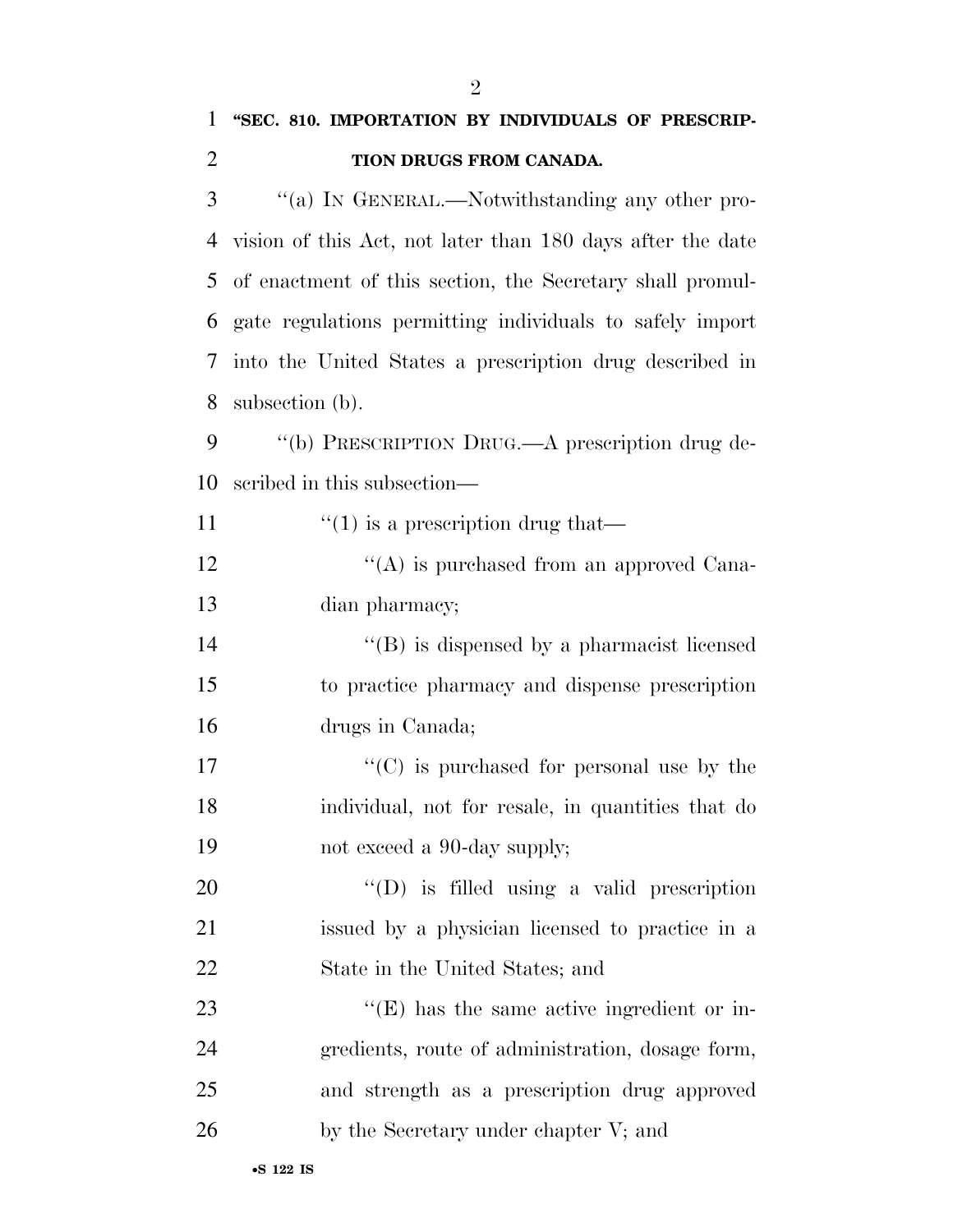| $\mathbf{1}$   | $"(2)$ does not include—                           |
|----------------|----------------------------------------------------|
| $\overline{2}$ | $\lq\lq$ a controlled substance (as defined in     |
| 3              | section 102 of the Controlled Substances Act       |
| $\overline{4}$ | $(21 \text{ U.S.C. } 802));$                       |
| 5              | "(B) a biological product (as defined in           |
| 6              | section 351 of the Public Health Service Act       |
| 7              | $(42 \text{ U.S.C. } 262));$                       |
| 8              | "(C) an infused drug (including a peri-            |
| 9              | toneal dialysis solution);                         |
| 10             | $\lq\lq$ (D) an intravenously injected drug;       |
| 11             | " $(E)$ a drug that is inhaled during surgery;     |
| 12             | "(F) a parenteral drug;                            |
| 13             | "(G) a drug manufactured through 1 or              |
| 14             | more biotechnology processes, including—           |
| 15             | "(i) a therapeutic DNA plasmid prod-               |
| 16             | uct;                                               |
| 17             | "(ii) a therapeutic synthetic peptide              |
| 18             | product of not more than 40 amino acids;           |
| 19             | "(iii) a monoclonal antibody product               |
| <b>20</b>      | for in vivo use; and                               |
| 21             | $\lq\lq$ (iv) a therapeutic recombinant DNA-       |
| 22             | derived product;                                   |
| 23             | $\rm{``(H)}$ a drug required to be refrigerated at |
| 24             | any time during manufacturing, packing, proc-      |
| 25             | essing, or holding; or                             |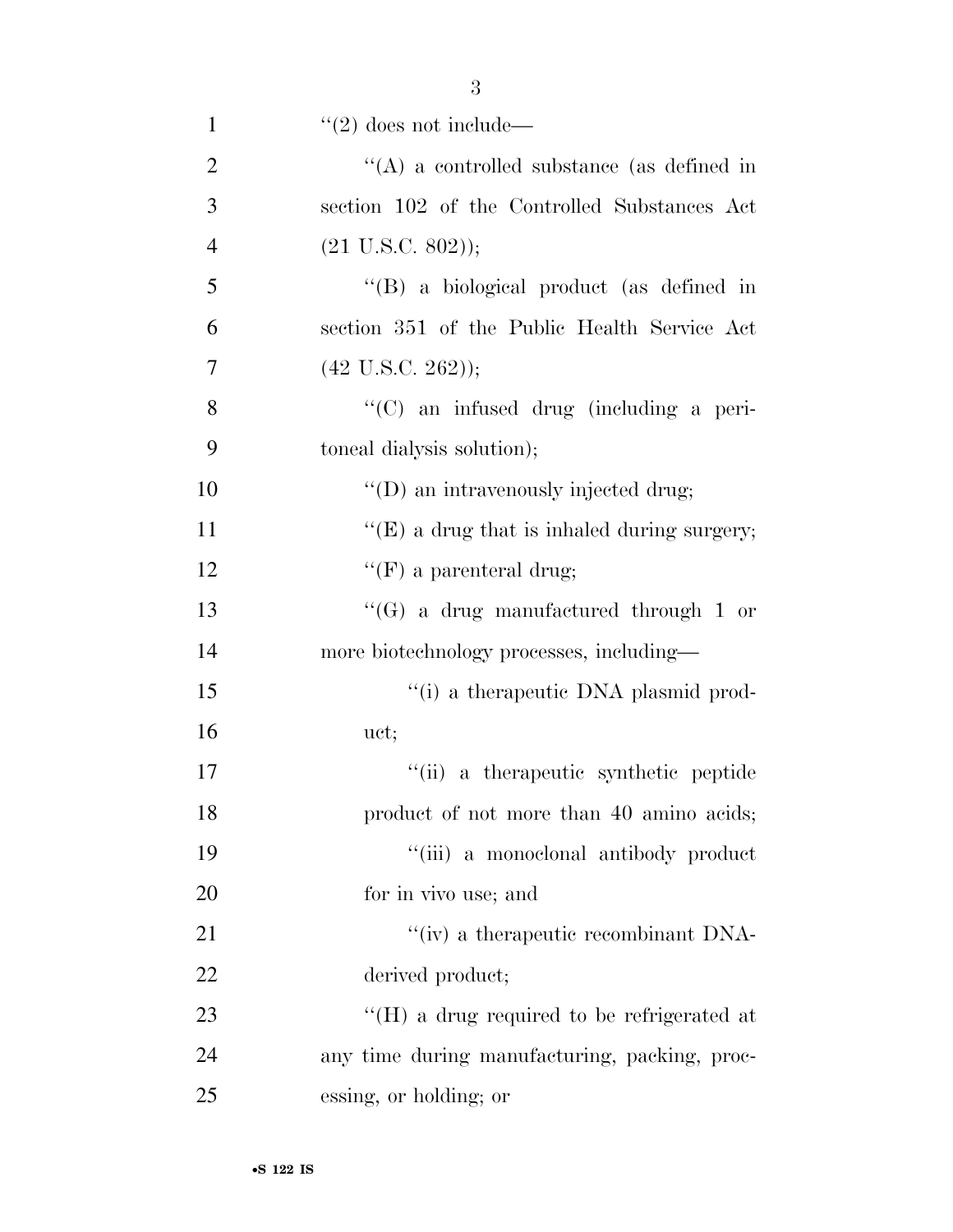| $\mathbf{1}$   | $\lq\lq$ a photoreactive drug.                       |
|----------------|------------------------------------------------------|
| $\overline{2}$ | "(c) APPROVED CANADIAN PHARMACY.-                    |
| 3              | "(1) IN GENERAL.—In this section, an ap-             |
| $\overline{4}$ | proved Canadian pharmacy is a pharmacy that—         |
| 5              | $\lq\lq$ is located in Canada; and                   |
| 6              | $\lq$ (B) that the Secretary certifies—              |
| $\overline{7}$ | "(i) is licensed to operate and dis-                 |
| 8              | pense prescription drugs to individuals in           |
| 9              | Canada; and                                          |
| 10             | "(ii) meets the criteria under para-                 |
| 11             | $graph(3)$ .                                         |
| 12             | "(2) PUBLICATION OF APPROVED CANADIAN                |
| 13             | PHARMACIES.—The Secretary shall publish on the       |
| 14             | Internet Web site of the Food and Drug Administra-   |
| 15             | tion a list of approved Canadian pharmacies, includ- |
| 16             | ing the Internet Web site address of each such ap-   |
| 17             | proved Canadian pharmacy, from which individuals     |
| 18             | may purchase prescription drugs in accordance with   |
| 19             | subsection (a).                                      |
| 20             | "(3) ADDITIONAL CRITERIA.—To be an<br>$ap-$          |
| 21             | proved Canadian pharmacy, the Secretary shall cer-   |
| 22             | tify that the pharmacy—                              |
| 23             | $\lq\lq$ has been in existence for a period of       |
| 24             | at least 5 years preceding the date of such cer-     |
| 25             | tification and has a purpose other than to par-      |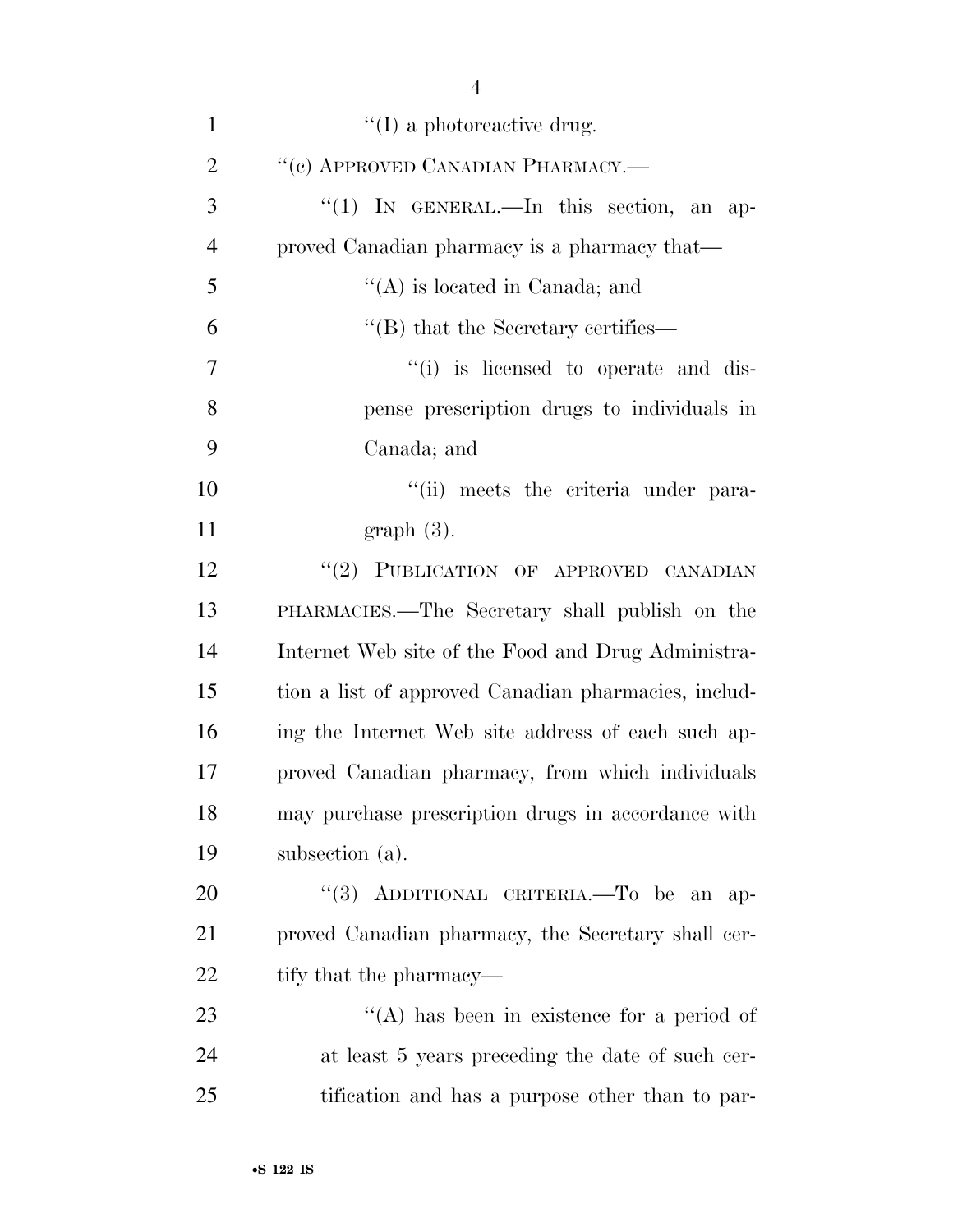ticipate in the program established under this section;

 ''(B) operates in accordance with phar- macy standards set forth by the provincial pharmacy rules and regulations enacted in Can-ada;

 ''(C) has processes established by the phar- macy, or participates in another established process, to certify that the physical premises and data reporting procedures and licenses are in compliance with all applicable laws and regu- lations, and has implemented policies designed to monitor ongoing compliance with such laws and regulations;

 $\langle \text{`}(D) \rangle$  conducts or commits to participate in ongoing and comprehensive quality assurance programs and implements such quality assur- ance measures, including blind testing, to en- sure the veracity and reliability of the findings 20 of the quality assurance program;

21 ''(E) agrees that laboratories approved by 22 the Secretary shall be used to conduct product testing to determine the safety and efficacy of sample pharmaceutical products;